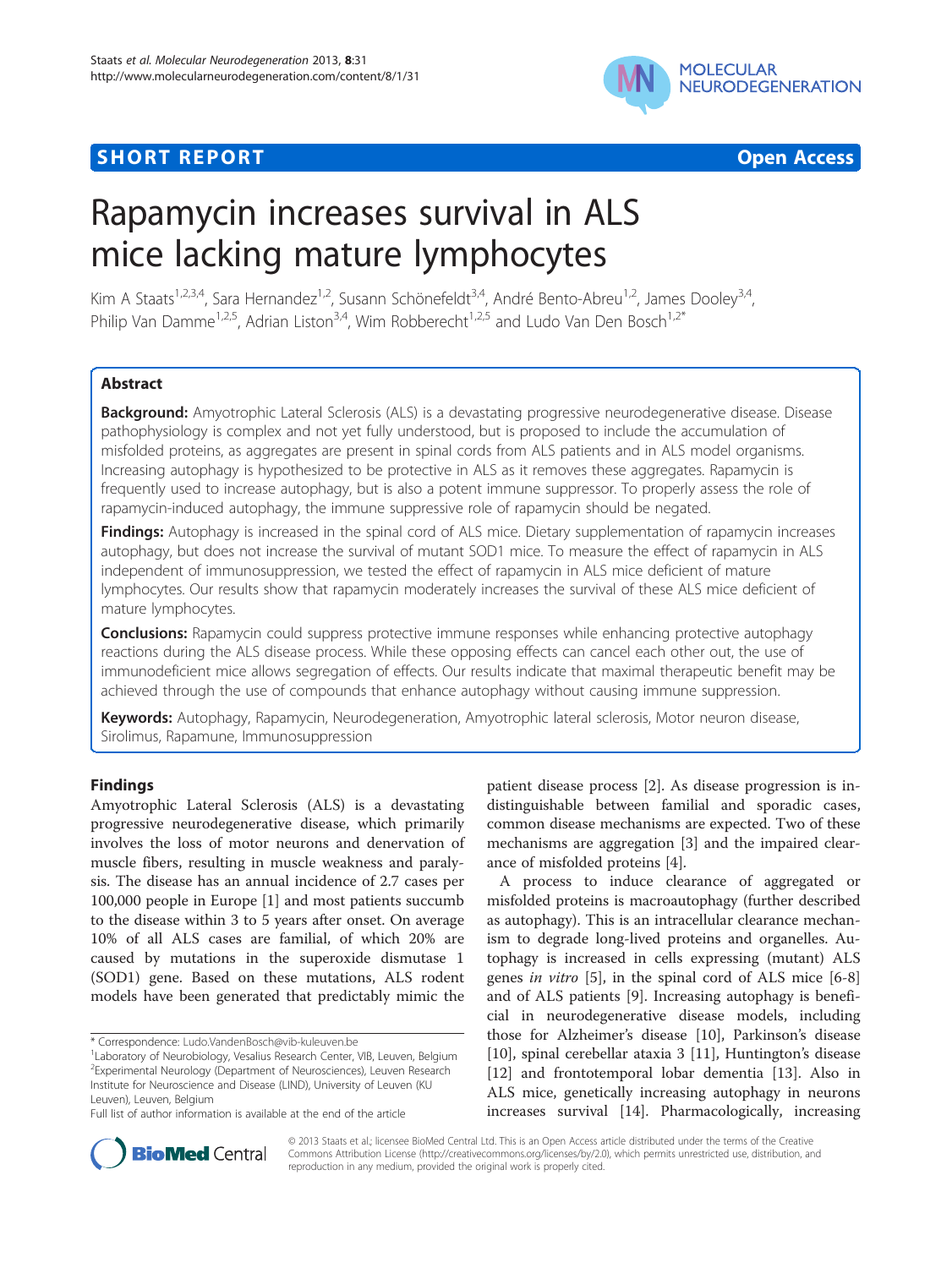<span id="page-1-0"></span>

autophagy in ALS mice has not yet provided similar beneficial results.

Rapamycin is frequently used to pharmacologically increase autophagy by inhibiting the phosphorylation of the mammalian target of rapamycin (mTOR) [\[15](#page-4-0)]. In ALS mice, this drug has severely decreased survival [\[6](#page-4-0)] or did not affect survival [\[16](#page-4-0)]. Rapamycin is additionally used as a potent immunosuppressant as it inhibits the activation of T-cells [[17\]](#page-4-0). Interestingly, removal of mature lymphocytes or functional T-cells in ALS mice decreases survival [[18,19\]](#page-4-0) and thus rapamycin may be, in part, detrimental in ALS due to its immunosuppressive action. Dietary restriction experiments on ALS mice have shown to increase autophagy and decrease ALS mouse survival [[20](#page-4-0)]. These studies may also be influenced by immunosuppression as dietary restriction also decreases activation of mTOR [\[21\]](#page-4-0).

To confirm whether autophagy is increased in SOD1<sup>G93A</sup> mice, we performed Western blot analysis. The lipid-bound form of microtubule-associated proteins 1A/1B light chain (LC3-II) is increased in the spinal cord of end stage SOD1<sup>G93A</sup> compared to agematched non-transgenic mice (Figure 1A & B). mTOR is similarly expressed at end stage (Figure 1A & C) as is the phosphorylation of this receptor (Figure 1A & D).

Next, we confirmed that dietary supplementation of rapamycin increases autophagy. Increased levels of LC3-II are detected in spinal cords of RAG1−/<sup>−</sup> mice treated with rapamycin (Figure 2B). The expression of mTOR remained constant (Figure 2C), although the phosphorylation of

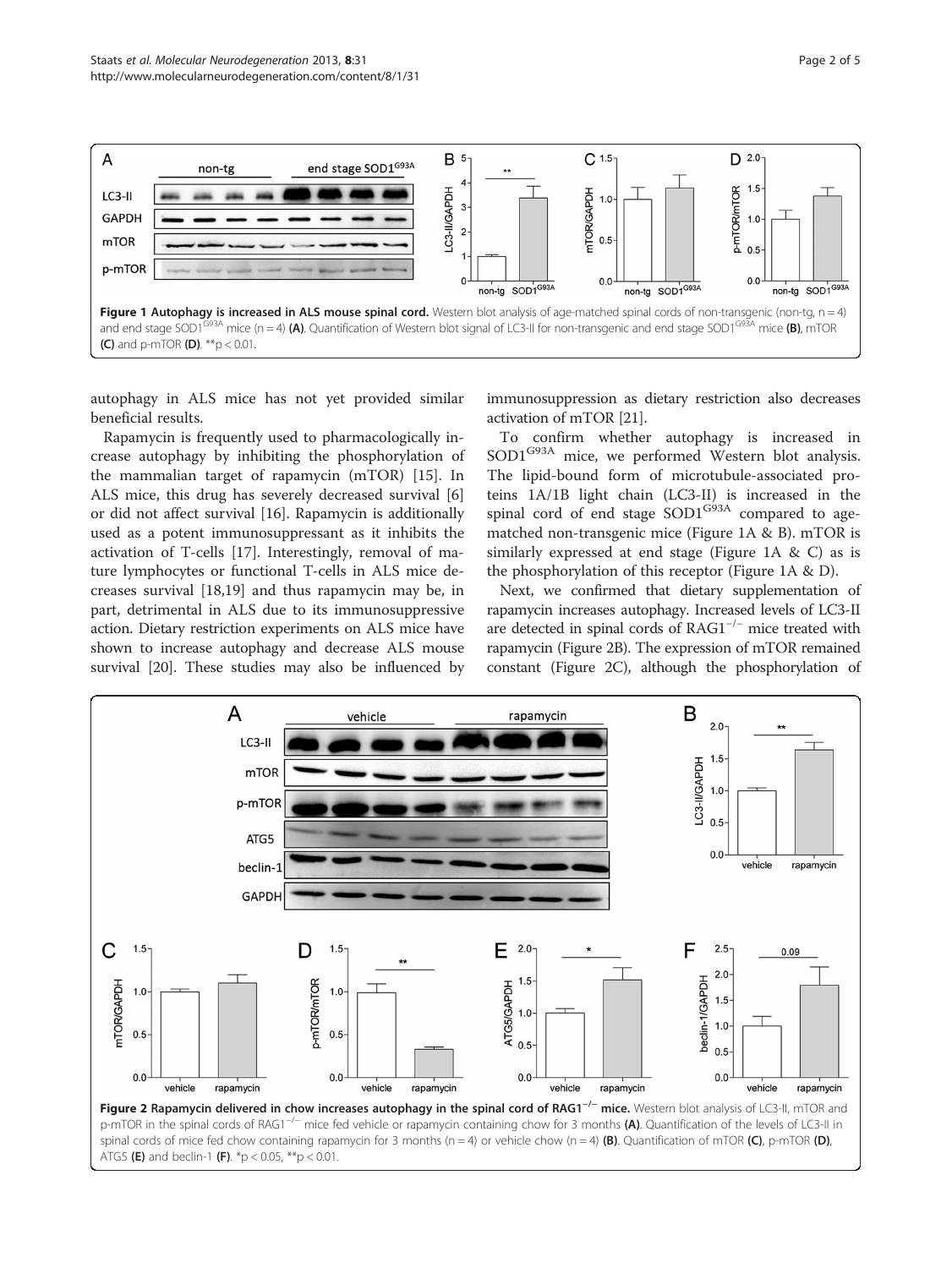<span id="page-2-0"></span>the receptor was decreased by rapamycin (Figure [2](#page-1-0)D). Additional markers of autophagy, ATG5 and beclin-1, are also increased by rapamycin (Figure [2](#page-1-0)E & F).

To assess the effect of increased autophagy in ALS, we treated pre-symptomatic SOD1<sup>G93A</sup> mice with rapamycin. Rapamycin does not affect disease onset (Figure 3B), disease duration (Figure 3C) or survival of  $SOD1<sup>G93A</sup>$  mice compared to SOD1G93A mice fed vehicle diet (Figure 3D). However, a potential protective effect of increased autophagy by rapamycin in SOD1<sup>G93A</sup> mice may be masked by the detrimental immunosuppressive effect of rapamycin on lymphocytes in SOD1<sup>G93A</sup> mice. To circumvent this effect of rapamycin, we crossbred RAG1−/<sup>−</sup> mice, which are devoid of mature lymphocytes [[22\]](#page-4-0), with SOD1<sup>G93A</sup> mice to assess the effect of rapamycin in the absence of mature lymphocytes. Interestingly, when the immunosuppressive effect of rapamycin on lymphocytes cannot be exerted (as is the case in  $RAG1^{-/-}$  mice), rapamycin significantly prolongs disease duration (Figure 3G) and survival with 6.5 days (Figure 3H), while it does not affect disease onset (Figure 3F). Despite that ALS mice may consume less chow as they approach end stage, a trend is shown for increased autophagy in the spinal cords of RAG1<sup>-/-</sup> SOD1<sup>G93A</sup> mice on rapamycincontaining chow (Figure 3I-L). Additionally,  $RAG1^{-/-}$ SOD1<sup>G93A</sup> mice fed rapamycin-containing chow have a similar amount of neurons in the spinal cord at end stage (Figure 3M), suggesting these mice did not become end stage due to other reasons than neuronal loss.

The slight increase of survival of RAG1<sup>-/-</sup> SOD1<sup>G93A</sup> mice fed rapamycin-containing chow implies that the beneficial effect of increasing autophagy in SOD1<sup>G93A</sup> mice may be masked by the immunosuppressive effect of rapamycin in mice with mature lymphocytes. In line with this hypothesis, a recent study that assessed the effect of rapamycin on ALS mice showed a decreased survival of more than 2 weeks [\[6](#page-4-0)]. This is comparable to the size of the effect on survival detected by others after removing mature lymphocytes from ALS mice [\[23](#page-4-0)]. In our mice, the survival of vehicle treated SOD1<sup>G93A</sup> and RAG1<sup>-/-</sup> SOD1<sup>G93A</sup> mice do not significantly differ (p = 0.20), although there is a trend that RAG1<sup>-/-</sup> SOD1<sup>G93A</sup> mice live slightly shorter (4.0 days).

The dual effect of rapamycin (immunosuppression and increased autophagy) is a contraindication to use this drug for ALS patients and thus the development of



Figure 3 Rapamycin does not affect survival of SOD1<sup>G93A</sup> mice, but increases survival of SOD1<sup>G93A</sup> mice lacking mature lymphocytes. SOD1<sup>G93A</sup> mice fed vehicle (n = 9) or rapamycin chow (n = 7) relative weight (A), onset-free survival (B) and disease duration (C). RAG1<sup>-</sup> SOD1<sup>G93A</sup> mice fed vehicle (n = 7) or rapamycin chow (n = 12) relative weight (E), onset-free survival (F) and disease duration (G). Survival analysis of SOD1<sup>G93A</sup> mice that were fed vehicle (152.6 ± 1.8 days, n = 17) or rapamycin chow (153.1 ± 2.5 days, n = 17) **(D)**. Survival analysis of RAG<sup>-/</sup> SOD1<sup>G93A</sup> mice fed with vehicle (148.6 ± 2.0 days, n = 23) or rapamycin chow (155.1 ± 1.8 days, n = 19, p = 0.04) (H). Western blot analysis of the levels of LC3-II (I), mTOR (J), phosphorylated mTOR (p-mTOR) (K), p62 (L) and NeuN (M) for end stage RAG1−/<sup>−</sup> SOD1G93A mice fed vehicle (n = 4) or rapamycin-containing chow (n = 4 and n = 5 for the analysis of p62 and NeuN). \*p < 0.05, \*\*p < 0.01.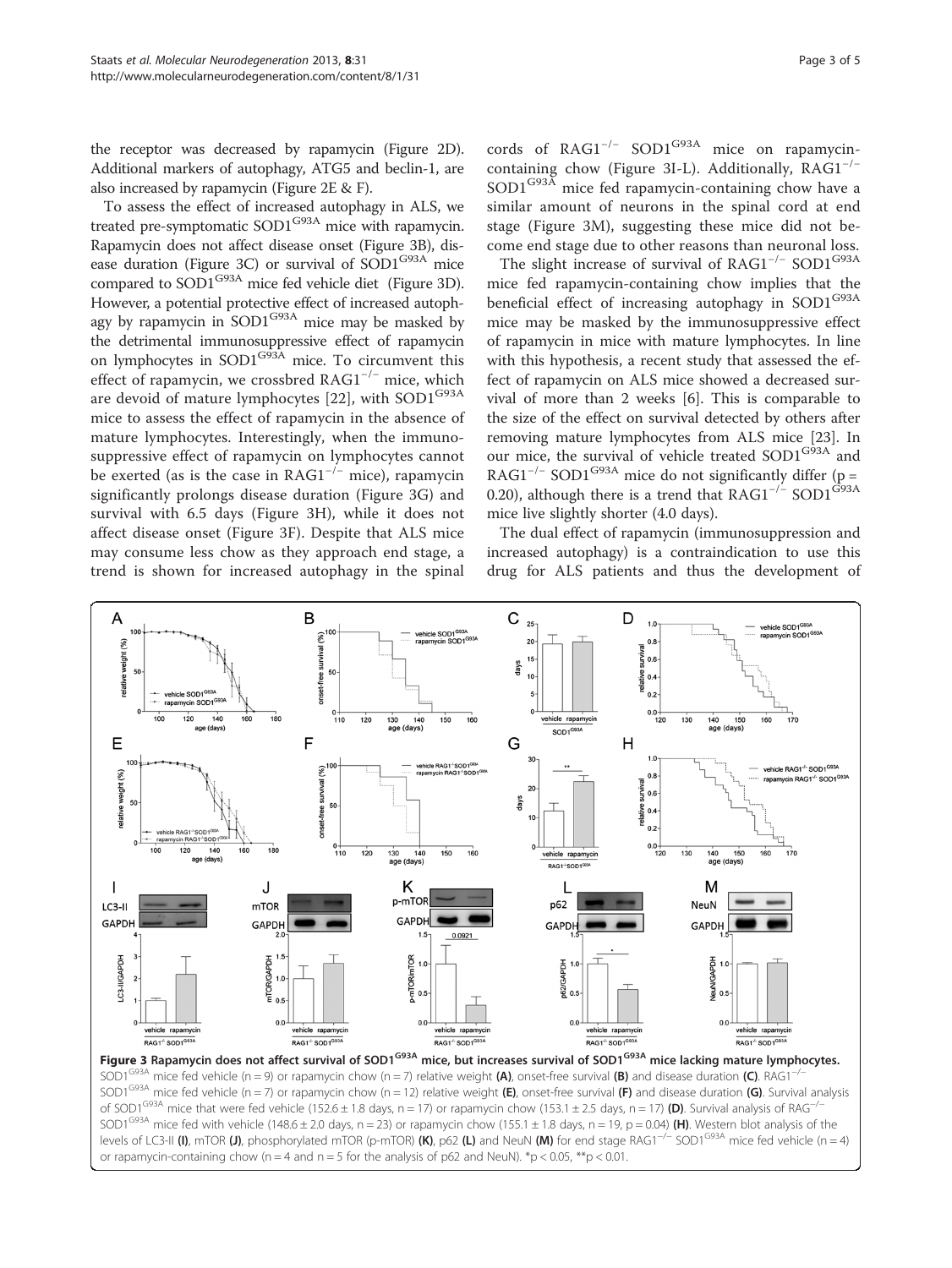<span id="page-3-0"></span>compounds that specifically target autophagy without immunosuppression is essential. As removing T-cells may be detrimental in ALS,  $RAG1^{-/-}$  mice are useful to assess the role of autophagy in different disease models, such as in inclusion body myopathy [[24](#page-4-0)], until specific autophagy-inducing compounds become available.

In summary, a protective effect of increasing autophagy is expected in ALS, but not yet been demonstrated pharmacologically in vivo. We circumvented the negative effect of rapamycin on lymphocytes by removing these cells from SOD1<sup>G93A</sup> mice and found a moderate but significant effect on survival. This protective effect seems to be due to increased autophagy and indicates that this could become a therapeutic strategy to treat ALS.

## Methods

### Animal testing

Mice overexpressing SOD1<sup>G93A</sup> and recombination activating gene 1 knockout (RAG1−/<sup>−</sup> ) mice were purchased from Jackson Laboratories (Bar Harbor, USA) and maintained on a C57BL/6 background. Chow and water were provided ad libitum and mice were housed in the specific pathogen free facility of KU Leuven. A decrease of 10% in body weight compared to their average between day 90 and 105 is considered as disease onset. Mice no longer surviving were assessed as 0 g. End stage is defined as the age when mice could no longer right themselves from their back within 10 s and this is the measurement of survival. For Figure [3](#page-2-0)A-E both RAG1+/<sup>−</sup>  $SOD1^{G93A}$  and RAG1<sup>+/+</sup> SOD1<sup>G93A</sup> mice were used, as their survival does not differ. All experiments were performed with the approval of the Animal Ethical Committee of KU Leuven (P020/2010).

#### Diet preparation

Rapamycin (LC Labs) was encapsulated by Southwest Research Institute (San Antonio, USA) with coating material Eudragit S100 (Röhm Pharma) as described previously [[25\]](#page-4-0). Encapsulated rapamycin was processed in Purina 5LG6 mouse chow by TestDiet (London, UK) at a concentration of 14 mg/kg food (2.33 mg of rapamycin per kg body weight per day, assuming a body weight of 30 g and a daily consumption of 5 g per mouse). Rapamycin or vehicle chow substituted the animal house chow ad libitum from 60 days of age until end stage or 160 days.

## Western blot

Samples were size-separated through denaturing sodium dodecyl sulfate polyacrylamide gel electrophoresis. Protein was electro-transferred to a nitrocellulose membrane in Tris–glycine–methanol buffer and processed with the Supersignal ChemiLuminiscence detection kit (Pierce Biotechnology Inc.). The following antibodies were used: anti LC3-II, anti mTOR, anti p-mTOR, anti Beclin, anti ATG5 and anti p-62 (Cell Signalling).

#### Statistical analysis

The statistical analysis was performed with Graphpad Prism (version 5.04) software. Unpaired 2-sided Student's t-tests were used to analyse differences between 2 groups and the Gehan-Breslow-Wilcoxon for survival data. Significance is assumed for  $p \le 0.05$ . Values are shown as mean ± standard error of the mean.

#### Abbreviations

ALS: Amyotrophic lateral sclerosis; ATG5: Autophagy protein 5; LC3: Microtubule-associated proteins 1A/1B light chain; mTOR: Mammalian target of rapamycin; p-mTOR: Phosphorylated form of the mammalian target of rapamycin; NeuN: Neuronal nuclear antigen (Feminizing Locus on X-3); SOD1: Superoxide dismutase 1.

#### Competing interests

The authors declare that they have no competing interests.

#### Authors' contributions

KAS, SS and JD performed the murine behavioural experiments. SH and ABA performed the Western blot analysis. KAS, PVD, WR, AL and LVDB participated in the design of the study. KAS and LVDB participated in preparation of the manuscript. All authors read and approved the final manuscript.

#### Acknowledgements

We thank Elizabeth Fernandez (University of Texas Health Science Center Barshop, Institute for Longevity and Aging Studies) and Carrie Schultz (Land O' Lakes Purina Feed) for their help in obtaining the rapamycin and eudragit diets. In addition, we thank Lawrence Van Helleputte and Nancy Florenty for technical support. This work was supported by grants from the "Fund for Scientific Research Flanders" (FWO-Vlaanderen), the University of Leuven (KU Leuven), the European Community's Health Seventh Framework Programme (FP7/2007-2013) under grant agreement number 259867 and the Belgian Government (Interuniversity Attraction Poles, programme P7/16) of the Belgian Federal Science Policy Office. PVD holds a clinical investigatorship of FWO-Vlaanderen. WR is supported by the E. von Behring Chair for Neuromuscular and Neurodegenerative Disorders.

#### Author details

<sup>1</sup> Laboratory of Neurobiology, Vesalius Research Center, VIB, Leuven, Belgium. <sup>2</sup> Experimental Neurology (Department of Neurosciences), Leuven Research Institute for Neuroscience and Disease (LIND), University of Leuven (KU Leuven), Leuven, Belgium. <sup>3</sup>Autoimmune Genetics Laboratory, VIB, Leuven Belgium. <sup>4</sup> Department of Microbiology and Immunology, University of Leuven (KU Leuven), Leuven, Belgium. <sup>5</sup>Department of Neurology, University Hospitals Leuven, Leuven, Belgium.

Received: 16 April 2013 Accepted: 4 September 2013 Published: 11 September 2013

#### References

- 1. Logroscino G, Traynor BJ, Hardiman O, Chio A, Mitchell D, Swingler RJ, Millul A, Benn E, Beghi E: Incidence of amyotrophic lateral sclerosis in Europe. J Neurol Neurosurg Psychiatry 2010, 81:385–390.
- 2. Julien JP, Kriz J: Transgenic mouse models of amyotrophic lateral sclerosis. Biochim Biophys Acta 2006, 1762:1013-1024
- 3. Ticozzi N, Ratti A, Silani V: Protein aggregation and defective RNA metabolism as mechanisms for motor neuron damage. CNS Neurol Disord Drug Targets 2010, 9:285–296.
- 4. Ido A, Fukuyama H, Urushitani M: Protein misdirection inside and outside motor neurons in amyotrophic lateral sclerosis (ALS): a possible clue for therapeutic strategies. Int J Mol Sci 2011, 12:6980-7003.